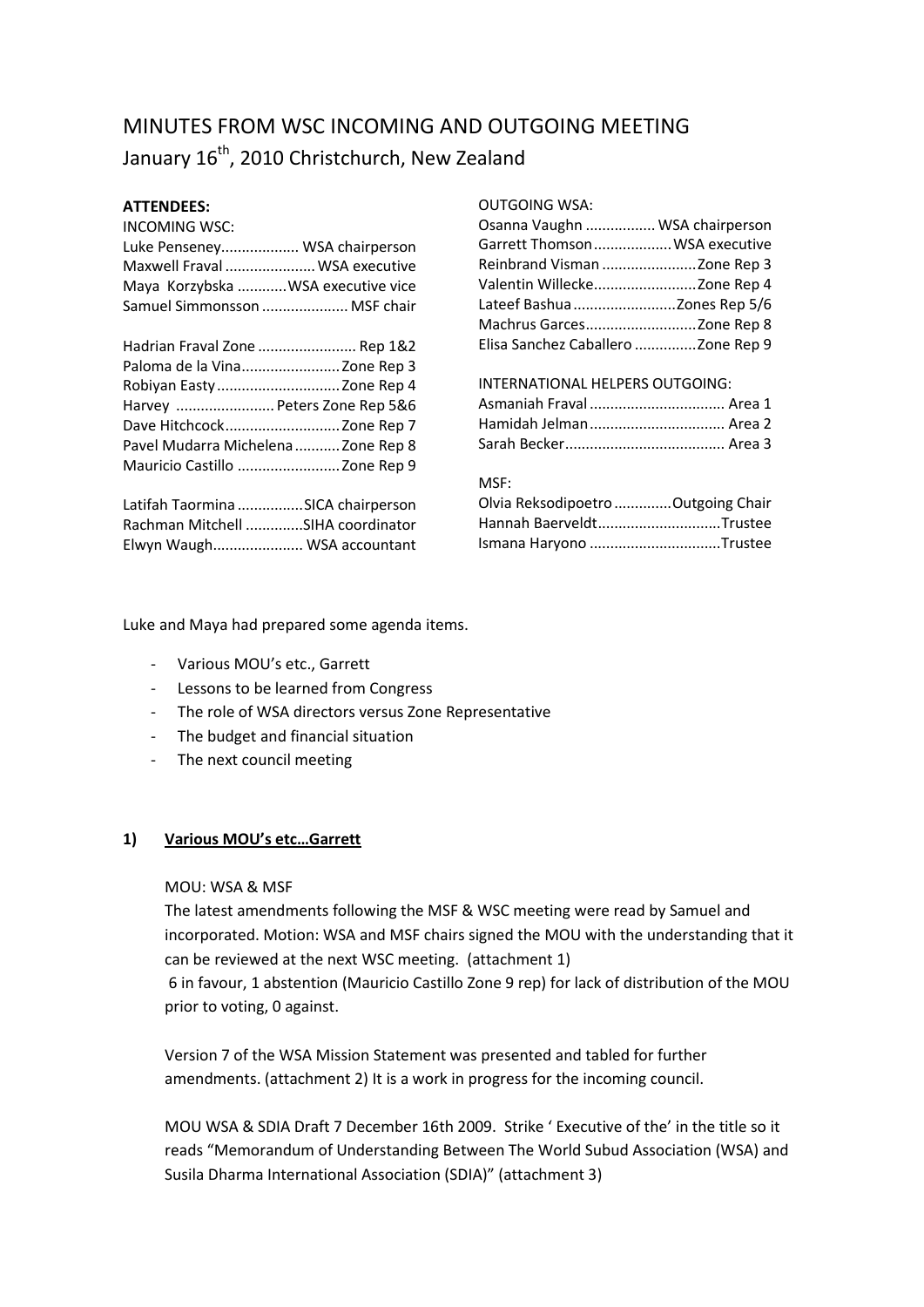Travel waiver was presented to those present and a number were signed and given to Garrett. (Attachment 4)

## **2) Lessons to be learned from Congress**

It was agreed that this has two aspects, 1) the logistical COT aspect and 2) the WSA content and procedures aspect.

- 1) Maya to have a debriefing with the COT team on January  $24<sup>th</sup>$ , minutes and recommendations to be sent to WSA and the team in Mexico.
- 2) How did WSA meetings work? the working parties, the workshops? Responsibility of the council who need to be more involved in the work of planning the congress. Dave Hitchcock to set up with the new Zones reps an analysis of what worked, what could have been better, should there be a congress chairperson other than the executive chair etc….to present a report for discussion at the next council meeting.

There needs to be follow up from the working parties by establishing the Working task forces, coordinated hopefully by some of those involved. The people need to be identified and contacted by the Executive Team.

## **THE FOLLOWING TOPICS WERE DISCUSSED WITHOUT DRAWING FIRM CONCLUSIONS:**

## **3) The role of WSA directors**

The need for directors is due to the WSA being established in the US and thus is a legal requirement.

The WSA Executive had been asked to contact a lawyer (in fact they contacted 2) regarding liability etc. Various amendments to tighten up and legalize the bylaws were made and mostly were approved by congress.

Directors are primarily 'legally responsible' for WSA. Minutes of directors meetings have to be written in a specific way.

Recommendation that directors be indemnified.

Directors have to exercise due care and diligence; if they do so then they reasonably have no personal liability.

It was determined that it is not worth getting liability insurance.

All documents will be on the virtual office, with password given to the WSC.

Difficulty to distinguish between decisions taken as zone representatives versus decisions made as WSA directors.

Directors should be reasonably well informed about the Subud organization.

Directors should provide feedback on legal issues to WSA Executive.

Directors must fix parameters under which the Executive will operate. There should be an informal agreement between the BOD and the executive.

Directors should monitor major developments.

Directors should ideally meet twice a year, can be done via internet and conference calls.